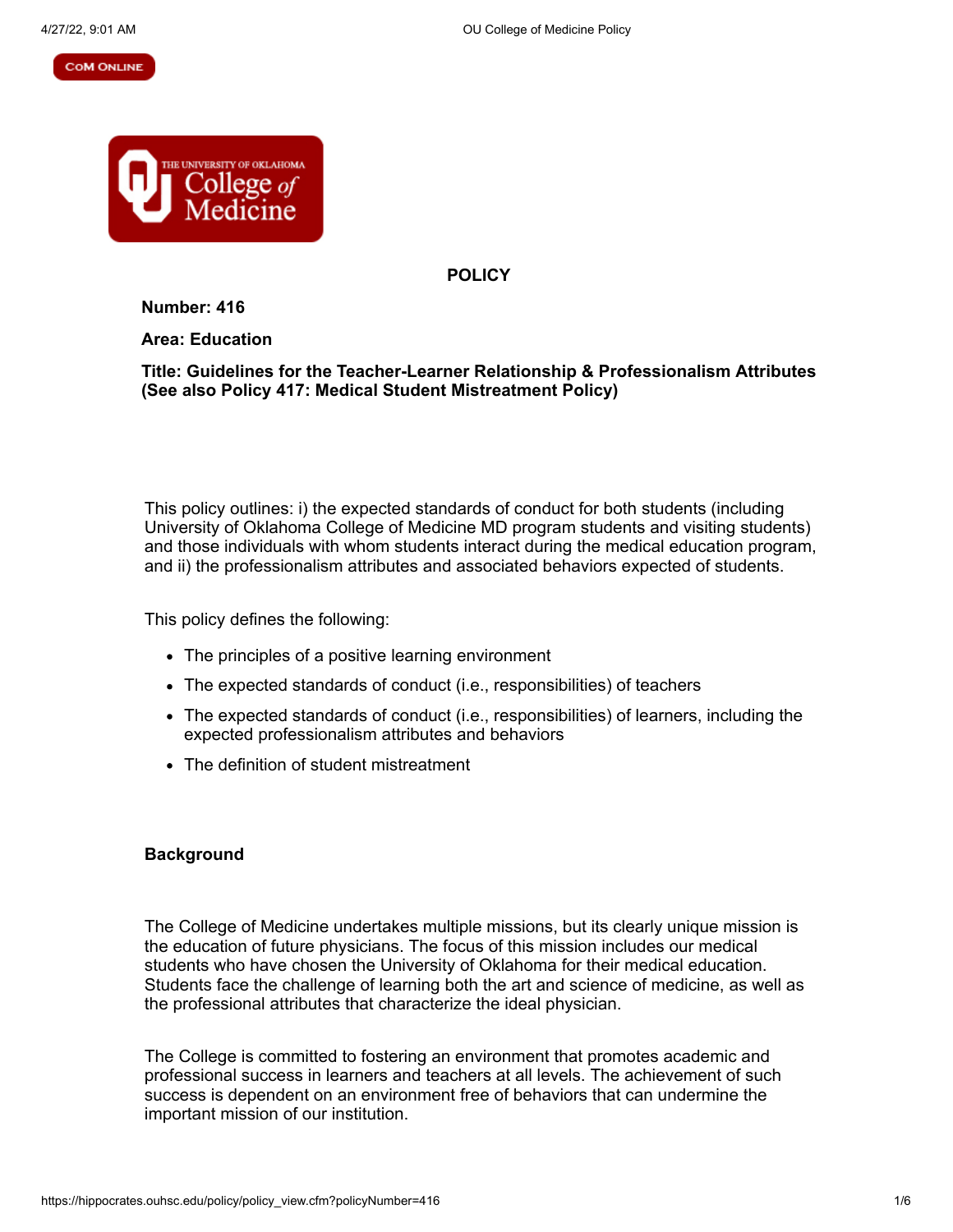The College holds in high regard the time-honored personal virtues of altruism, accountability, excellence, duty, service, honor, integrity, and respect for others and believes that these principles apply equally to students (including OU students and visiting students), resident physicians, other health care providers, faculty (including fulltime, part-time, and volunteer faculty), and staff who participate with our educational programs.

The diversity represented by the many participants in the learning process requires medical schools to reaffirm, on a periodic and regular basis, the expectations of faculty, students, residents, and staff. This policy serves to establish goals for the teacher-learner relationship as well as to provide examples of behaviors that can impair optimum learning. A separate policy establishes procedures for evaluation and/or intervention when difficulties have been perceived.

# **Principles of a Positive Learning Environment**

The College holds that a positive learning environment

- is supportive, respectful, and collegial
- inspires students to learn and give their best
- encourages the development of professional behaviors among both students and faculty
- emphasizes the importance of medical education among its stakeholders
- provides effective instruction and fair assessment activities
- provides an avenue for students to voice concerns
- provides support for students that are experiencing difficulty
- is a comfortable place for people of all genders, ethnicities, and sexual orientations to learn
- protects students against mistreatment, coercion, and other unacceptable behaviors

## **Responsibilities of Teachers and Learners**

Behavior that embodies the ideal teacher-learner relationship fosters mutual respect among the participants, minimizes the likelihood of mistreatment, and optimizes the educational experience.

In the context of medical education, the term instructor or teacher is used broadly to include peers, resident physicians, full-time and volunteer faculty members, clinical preceptors, nurses and ancillary support staff, as well as others from whom students can and do learn.

## **Responsibilities of Teachers**

**Teachers must be mindful of their role and responsibility during their interactions with their colleagues, patients, and those whose education has been entrusted to them. Students learn professional behavior primarily by observing the actions of**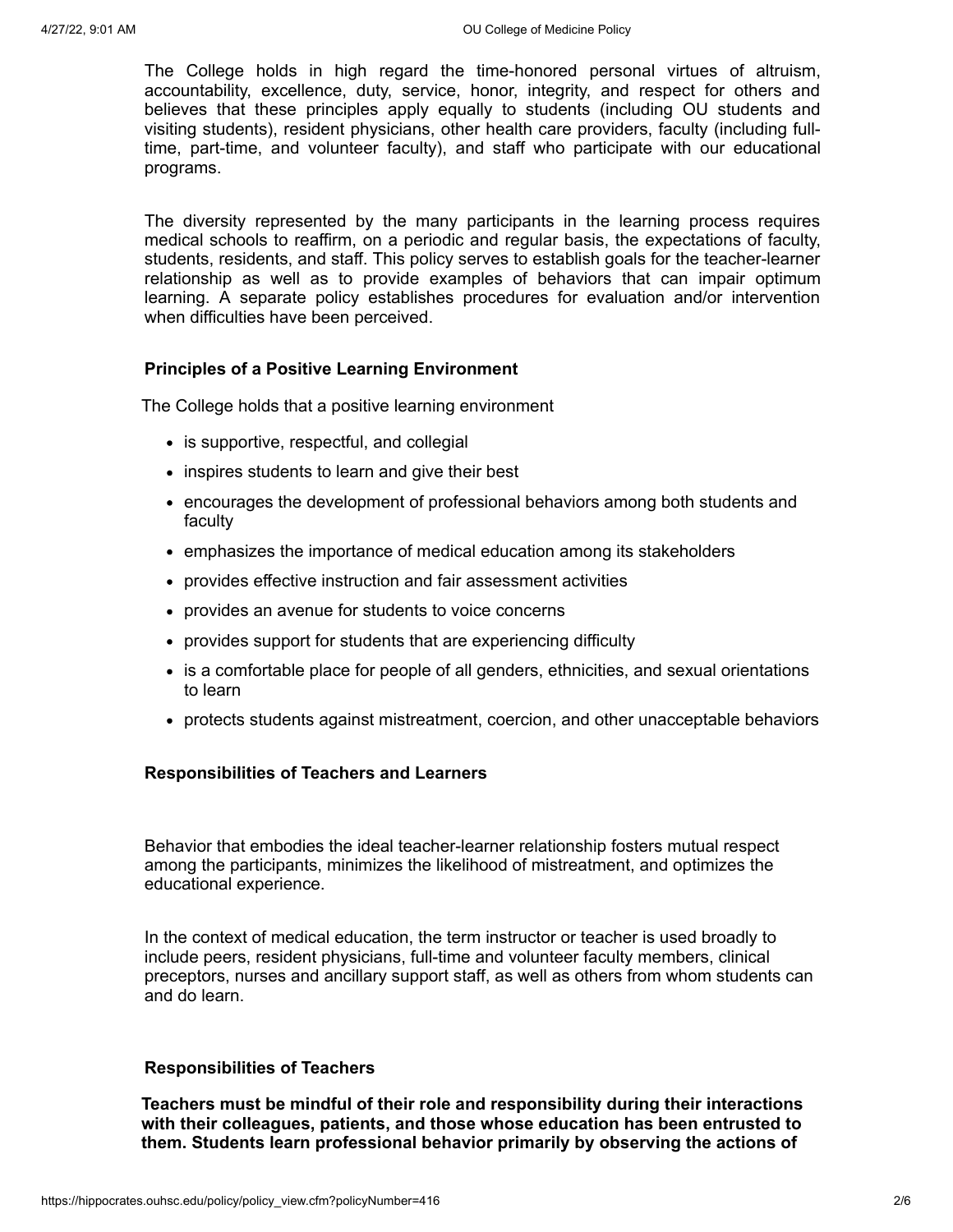**their teachers as role models.Teachers are expected to model the below behaviors with students.**

Teachers are expected to…

- treat students fairly, respectfully, and without bias related to age, race, ethnicity, gender, sexual orientation, disability, religion, or national origin.
- comply with all applicable college, campus and University policies and procedures related to unlawful discrimination, harassment (including all forms of sexual harassment) and misconduct.
- avoid asking or expecting students to perform personal errands or tasks.
- refrain from any act of retaliation against a student who has reported an incident of mistreatment.
- $\bullet$  avoid behaviors that violate professional boundaries (e.g., engaging in a romantic or business relationship while in the teacher/student role).
- be prepared and on time.
- provide up-to-date information.
- provide explicit learning and behavioral expectations early in the contact period.
- provide timely, focused, accurate, and constructive feedback regularly.
- be cognizant of their own behavior as representatives of the University and as role models for the profession.
- display honesty, integrity, and compassion.
- use professional language and avoid the use of derogatory language.
- distinguish between insightful (Socratic) questioning, which stimulates learning or self discovery, and overly aggressive questioning which may be perceived as hurtful, humiliating, degrading, or punitive.
- respect other specialties and health professions.
- resolve conflicts in ways that respect the dignity of all involved.
- provide thoughtful and timely evaluation as required by courses or the College.
- solicit feedback from learners regarding students' perceptions of the nature of the educational experience and personal interaction.

#### **Responsibilities of Learners**

As future members of the profession, students must recognize that their responsibility to patients, healthcare professionals, and society requires that they acquire and maintain behaviors that are compatible with the medical profession's standards of conduct.

The expected student behaviors listed below are organized by professionalism attributes that were approved by the Medical Education Committee. These professionalism attributes are addressed throughout the curriculum. Students are expected to exhibit the below behaviors.

**Professionalism Attribute Behaviors**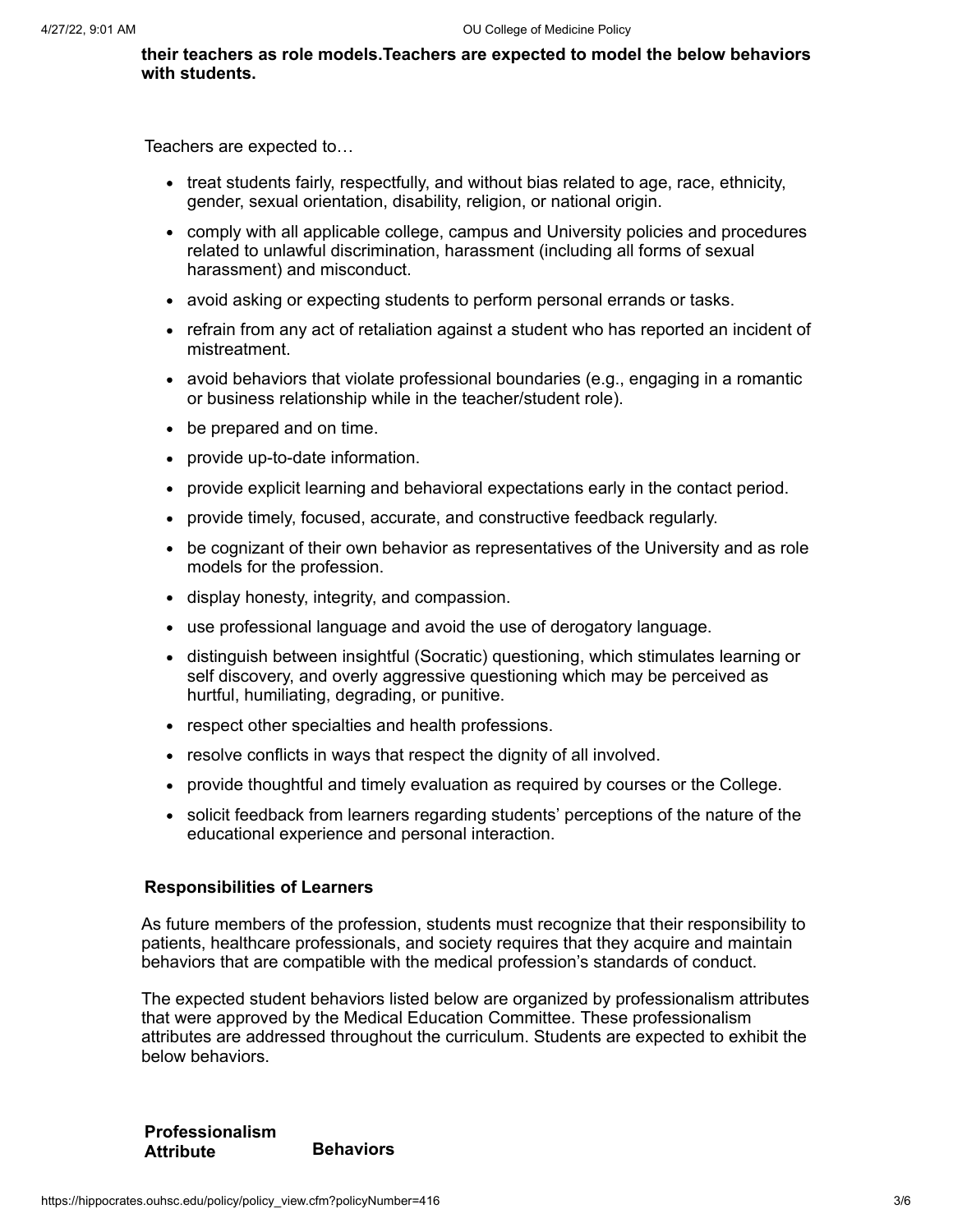Students are expected to. . .

| Honesty and integrity                                                                                               | • Demonstrate honesty and integrity in all interactions with<br>others*                                                                                                            |
|---------------------------------------------------------------------------------------------------------------------|------------------------------------------------------------------------------------------------------------------------------------------------------------------------------------|
|                                                                                                                     | • Perform and submit assignments, exams, research and<br>clinical activities, etc., in an honest, professional, and ethical<br>manner                                              |
|                                                                                                                     | • Adhere to legal and professional standards of conduct,<br>including those established through college, campus and<br>university policies, procedures and guidelines              |
| Care and<br>compassion                                                                                              | • Display empathy and compassion towards others*                                                                                                                                   |
| Courtesy and respect<br>for others                                                                                  | • Display courteous, considerate, and respectful behaviors in<br>all interactions with others*                                                                                     |
|                                                                                                                     | • Avoid inappropriate, repetitive, disrespectful or<br>unprofessional demands on teachers, fellow students and<br>administrative and other healthcare staff                        |
| Cultural sensitivity<br>and humility                                                                                | • Demonstrate cultural sensitivity and responsiveness to<br>others*                                                                                                                |
| Accountability and<br>responsibility                                                                                | • Recognize the privileges and responsibilities which derive<br>from their opportunities to interact in clinical settings and the<br>need to place patient welfare above their own |
|                                                                                                                     | • Complete tasks in a timely manner and in accordance with<br>the teacher expectations                                                                                             |
|                                                                                                                     | • Recognize that not all learning stems from formal structured<br>curricular activities                                                                                            |
|                                                                                                                     | • Provide teachers and the College with constructive feedback<br>which can be used to improve the educational experience                                                           |
| Punctuality                                                                                                         | • Arrive prepared and on-time                                                                                                                                                      |
| Professional<br>appearance                                                                                          | • Demonstrate respect for others and uphold the standards of<br>the profession by maintaining a professional appearance<br>when in the company of real and simulated patients      |
| Attentiveness and<br>participation                                                                                  | • Be active, engaged, enthusiastic, curious learners who<br>enhance the learning environment                                                                                       |
| Accuracy in<br>representation of<br>clinical findings<br>Commitment to<br>selfimprovement and<br>accepting feedback | • Accurately represent all clinical findings                                                                                                                                       |
|                                                                                                                     | • Accept and learn from constructive criticism                                                                                                                                     |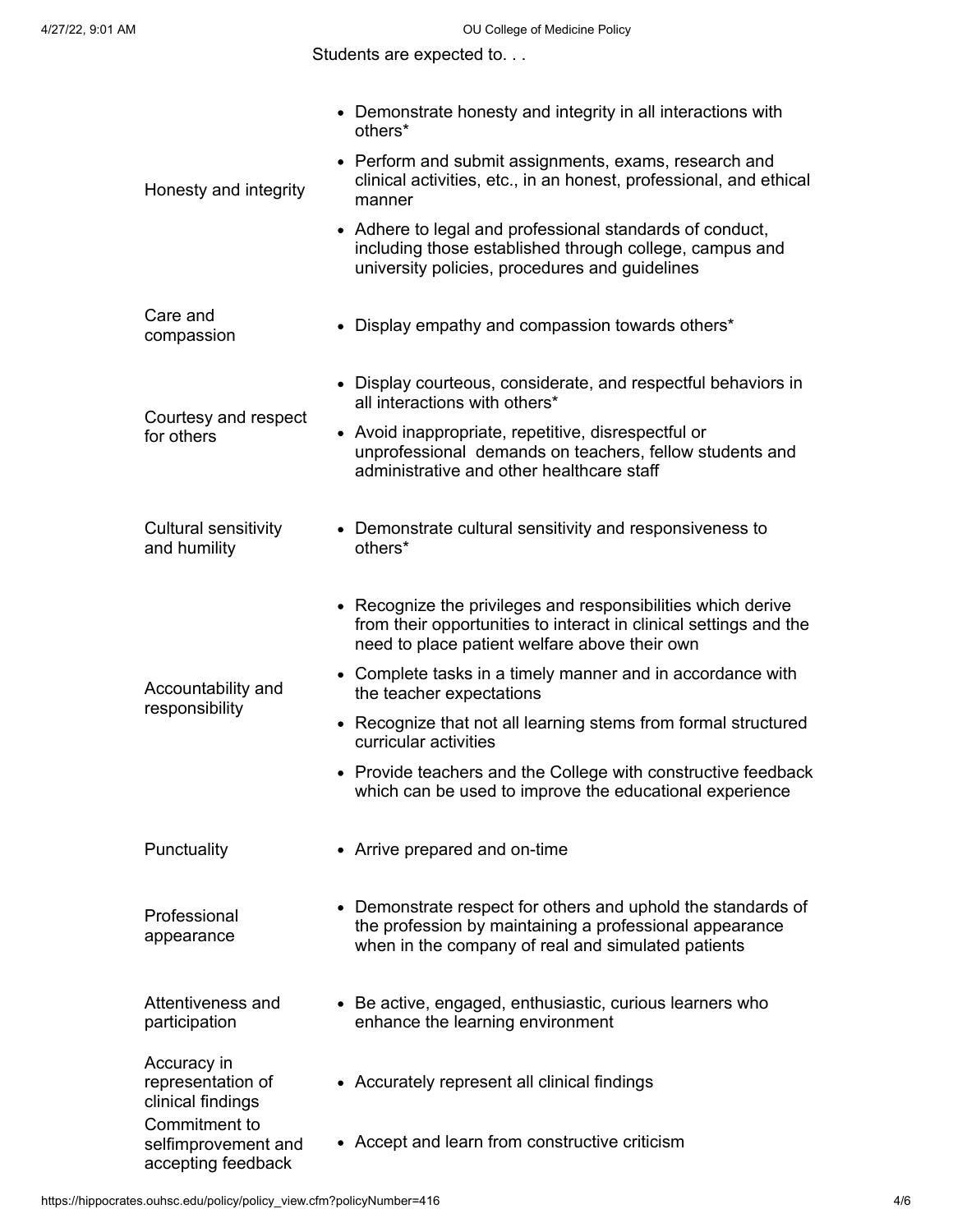#### 4/27/22, 9:01 AM OU College of Medicine Policy

• Recognize personal limitations, solicit feedback and engage

in self-improvement Admission of mistakes or errors Accept responsibility for mistakes or omissions and disclose errors to appropriate supervisors Privacy and confidentiality Recognize and respect patients' rights of privacy Recognition of patient autonomy Demonstrate a commitment to patient autonomy by understanding the patient's preference and delivering patient-centered care Recognition of conflicts of interest Understand the nature of conflicts of interest and how they pertain to the practice of medicine Maintenance of a "fitness for duty" Accept their responsibility for developing resilience in an atmosphere that can be inherently uncomfortable and challenging • Maintain awareness of and take steps to manage stress levels Maintain a level of personal physical and mental health that is required to successfully complete all medical school requirements for graduation Exercise appropriate judgment in seeking evaluation and assistance for their own injury, illness, impairment, and mental/emotional health

\*Others include faculty, peers, staff, and patients.

# **Behaviors That Impair Education and Erode the Ideal Teacher-Learner Relationship:**

Student Mistreatment - For purposes of this policy and Policy 417, student mistreatment is defined as perceived behavior that reasonably may be expected to cause counterproductive emotional or physical distress on the part of the student that erodes the ideal teacher-learner relationship. Examples include, but are not limited to, the following:

- Any behavior that is not consistent with the expected teacher behaviors listed above.
- Any form of unlawful discrimination, harassment (including all forms of sexual harassment) or misconduct.\*
- Criticism which serves to belittle, humiliate, or excessively embarrass.
- Intellectual bullying (aka "pimping"), which is perceived as malicious.
- Intentional neglect or selective exclusion from educationally valuable activities.
- Implied or explicit requests for a student to perform personal services that benefit the teacher or supervisor but have no significant intrinsic educational value.